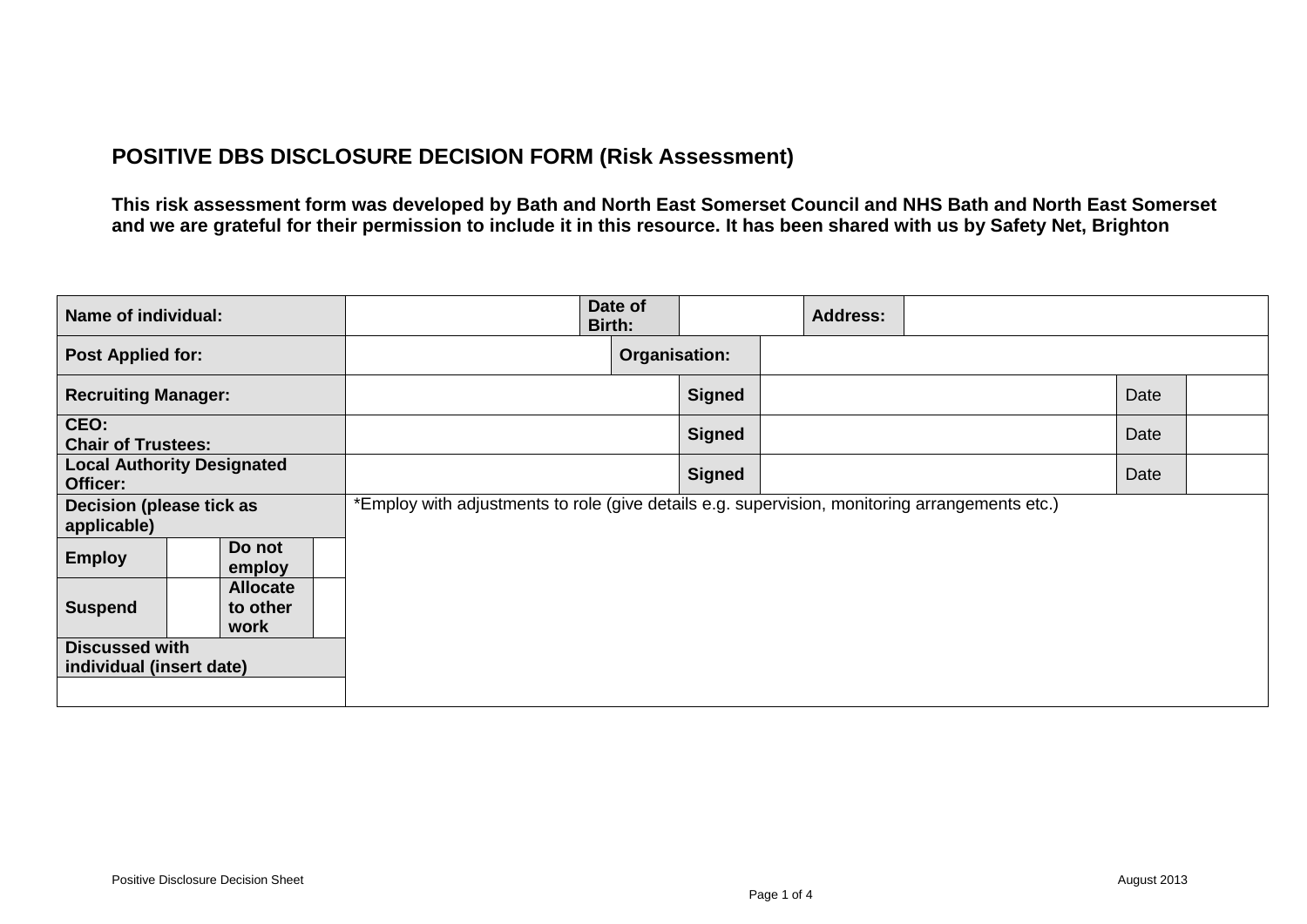| <b>QUESTIONS TO CONSIDER</b>                                                                                                                                                                                                                      | <b>Possible</b><br><b>Responses</b>                         | <b>Answer</b> | Comments please complete as fully as possible to<br>inform risk assessment |
|---------------------------------------------------------------------------------------------------------------------------------------------------------------------------------------------------------------------------------------------------|-------------------------------------------------------------|---------------|----------------------------------------------------------------------------|
| Do the DBS Listings (formerly POCA, POVA, List 99) bar the<br>appointment? If the answer is yes then the appointment is<br>automatically unlawful and the person must not be appointed to the<br>post. Do not continue with this decision sheet.  | Yes* refer to<br><b>LADO</b><br>immediately<br><b>No</b>    |               |                                                                            |
| Are you satisfied with the candidate's/employee's/volunteer's<br>explanation of the circumstances of the offence?<br>All positive disclosures should be discussed with the candidate.<br>Note down their explanation of the circumstances.        | <b>Yes</b><br><b>Unsure</b><br><b>No</b>                    |               |                                                                            |
| How serious do you consider the offence to be?                                                                                                                                                                                                    | Major<br><b>Moderate</b><br><b>Minor</b>                    |               |                                                                            |
| Did the offence occur recently?<br>For example, minor offences that occurred a long time ago may be<br>less relevant than ones that are very recent.                                                                                              | <b>Within last;</b><br>Year<br>3 years<br>10 years<br>Older |               |                                                                            |
| At what age were the offences committed?<br>Was the offence committed as an adult, or as a child or<br>adolescent? Offences that took place years ago may have less<br>relevance now with the exception of serious violent or sexual<br>offences. | <b>State age</b>                                            |               |                                                                            |
| What age is the applicant now?                                                                                                                                                                                                                    | <b>State age</b>                                            |               |                                                                            |
| Does the disclosure show a pattern of behaviour, or was the<br>offence a one-off?<br>Repeated offences may indicate that the individual has not been<br>able to change his/her offending behaviour, and may be more likely<br>to re-offend.       | One-off<br>Repeat-<br>frequent<br>Repeat -<br>infrequent    |               |                                                                            |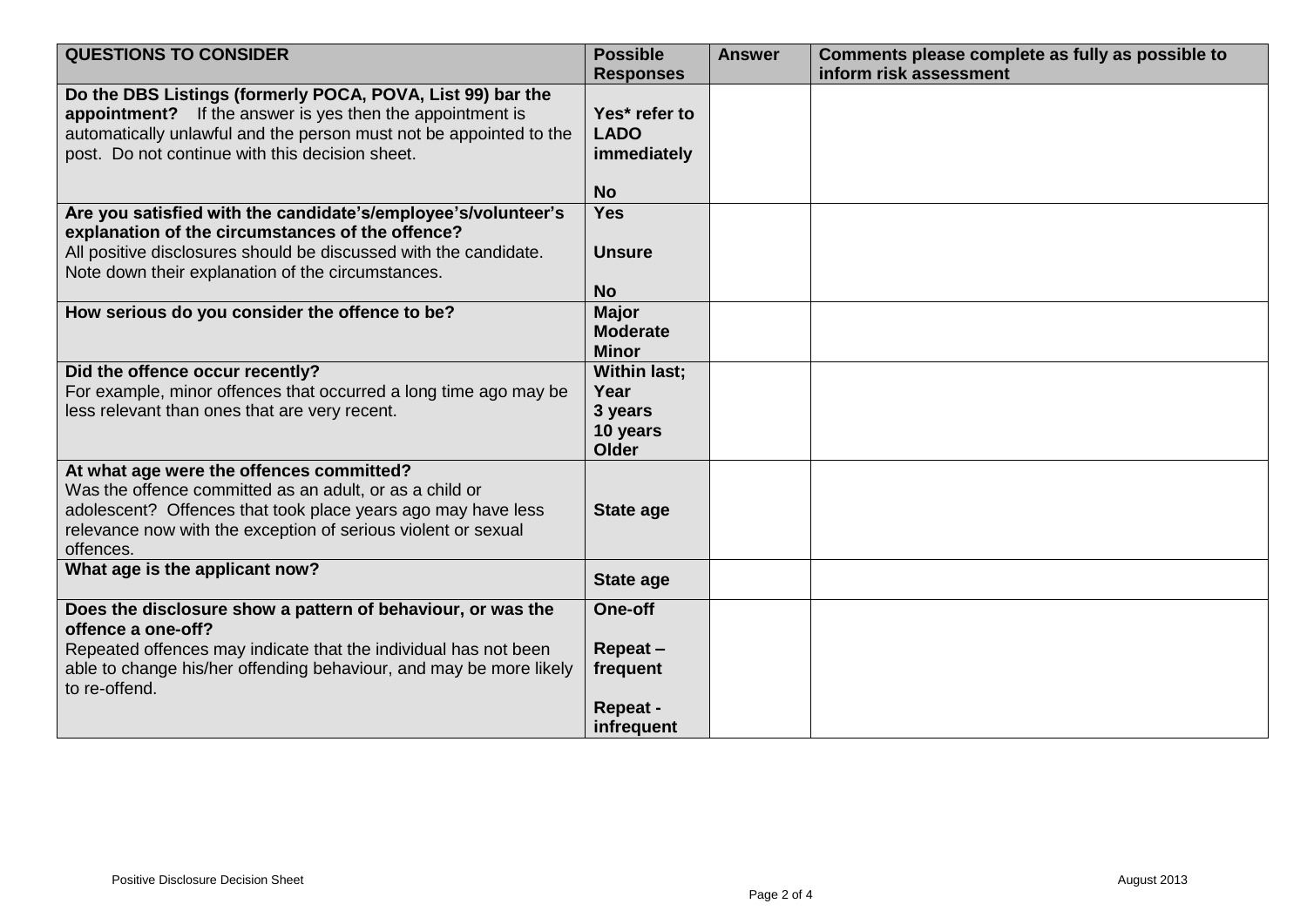| <b>QUESTIONS TO CONSIDER</b>                                                                                                                                                                                                                                                                                                                                                                                                                                                                                | <b>Possible</b><br><b>Responses</b>                                          | <b>Answer</b> | <b>Comments</b> |
|-------------------------------------------------------------------------------------------------------------------------------------------------------------------------------------------------------------------------------------------------------------------------------------------------------------------------------------------------------------------------------------------------------------------------------------------------------------------------------------------------------------|------------------------------------------------------------------------------|---------------|-----------------|
| Have the circumstances that contributed to the applicant<br>committing the offence or behave in such a manner changed<br>Look at all the circumstances, including the<br>for the better?<br>employment pattern and the individual's own explanation.                                                                                                                                                                                                                                                        | <b>Yes</b><br><b>No</b><br><b>Maybe</b>                                      |               |                 |
| Did the applicant disclose any convictions, cautions,<br>reprimands or final warnings which would not be filtered in line<br>with current guidance, as part of the application process/at<br>interview/or during their employment?<br>Note that a failure to disclose a relevant offence, without a<br>satisfactory reason, will be a breach of contract and render any<br>employment offer void or where the individual is an employee lead to<br>disciplinary action which could lead to their dismissal. | <b>Yes</b><br>$No - no$<br>valid reason<br>$No - but$<br>has valid<br>reason |               |                 |
| Are there any concerns in regard to the employee's motivations<br>for working with children?                                                                                                                                                                                                                                                                                                                                                                                                                | <b>Yes</b><br><b>No</b>                                                      |               |                 |
| Is there any evidence in regard to any inability to manage<br>conflict, cope with challenging behaviour?<br>Were any gaps in employment identified and were these cause                                                                                                                                                                                                                                                                                                                                     | <b>Yes</b><br><b>No</b><br><b>Yes</b>                                        |               |                 |
| for concern?                                                                                                                                                                                                                                                                                                                                                                                                                                                                                                | <b>No</b>                                                                    |               |                 |
| Were both employer references satisfactory and at least one<br>reference verified by telephone?                                                                                                                                                                                                                                                                                                                                                                                                             | <b>Yes</b><br><b>No</b>                                                      |               |                 |
| Does the post involve responsibility for finance, items of value<br>or other high risk areas?<br>This is particularly relevant where the disclosed offences are related<br>to robbery, burglary or fraud.                                                                                                                                                                                                                                                                                                   | High<br><b>Moderate</b><br>Low                                               |               |                 |
| Does the role allow the opportunity to re-offend?<br>Consider the nature of the post in relation to the disclosed<br>offence(s).                                                                                                                                                                                                                                                                                                                                                                            | <b>Yes</b><br><b>No</b>                                                      |               |                 |
| What level of management supervision will the person receive?<br>What opportunity would there be to re-offend? Will supervision<br>reduce the risk? How much responsibility does the post carry?                                                                                                                                                                                                                                                                                                            | <b>High</b><br><b>Moderate</b><br>Low                                        |               |                 |
| What mechanisms are in place to track the individual's<br>progress?<br>A review requirement allows for the possibility of the person moving<br>to a role they are not currently safe for, or moving into a 'safer' role<br>or dismissed if there is a deterioration.                                                                                                                                                                                                                                        | <b>Adequate</b><br>Inadequate                                                |               |                 |